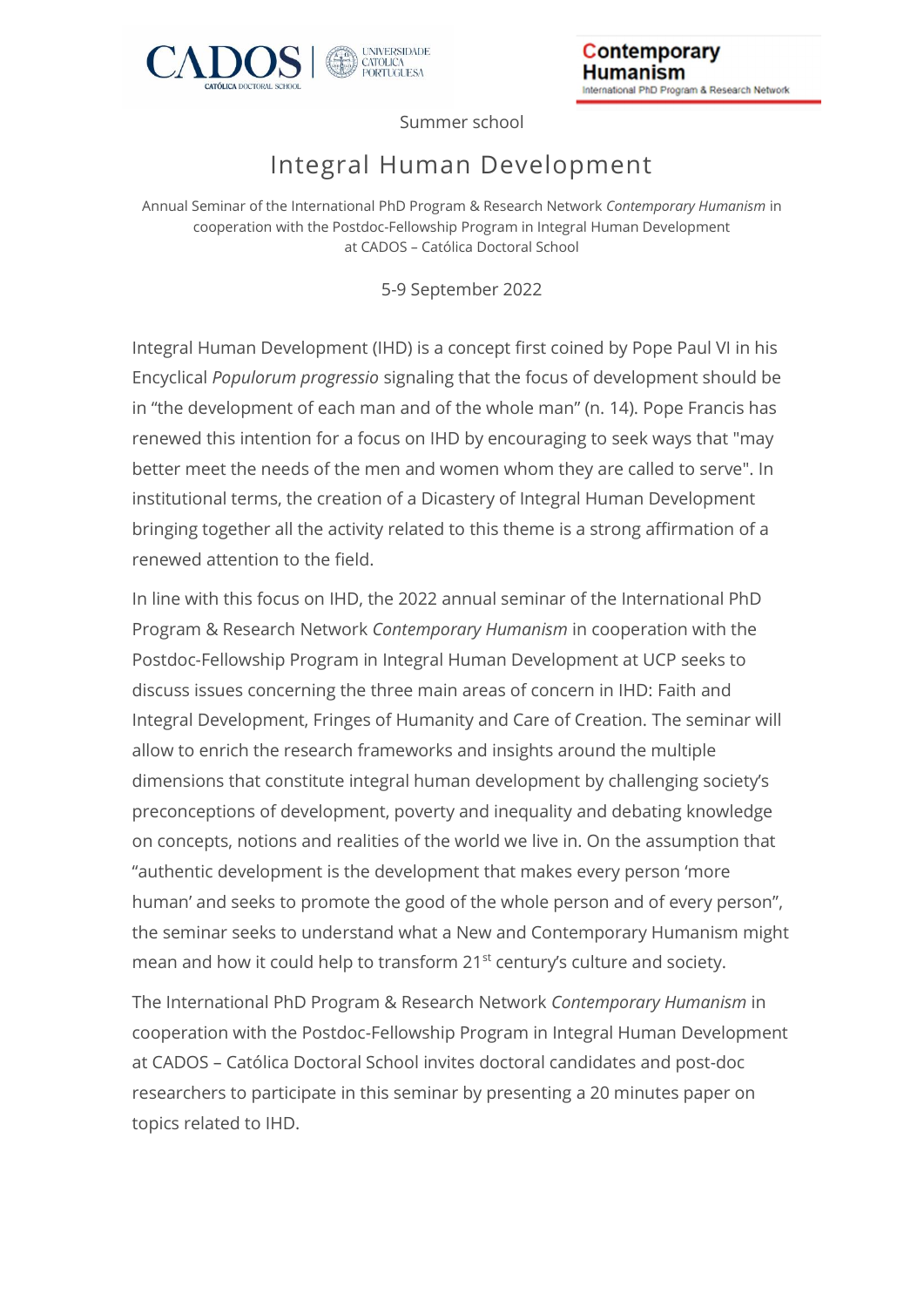

The seminar will be held in a hybrid form, allowing for on-site and online participation.

Enrolment:

**Abstract** of max. 400 words and short **CV** of max. 300 words to be sent

until **June 10 2022** to dhi.cados@ucp.pt

**Acceptance** on June 21 2022.

## **Attendance Fees**:

On-site: € 60,00, including conference program, certificate, coffee breaks and lunch at canteen (free for members of Contemporary Humanism Network as well as Doctoral and Post-Doc Fellows at CADOS)

Online: € 30,00 including conference program and certificate (free for members of Contemporary Humanism Network as well as Doctoral and Post-Doc Fellows at CADOS)

The summer school is conceived as a Blended Intensive Programme and counts on online components for all participants (sending of abstract and a virtual wrap-up meeting for participants who require 3 ECTS in October 2022; date tbc) as well as an onsite component in Lisbon (5.9.-9.9.2022).

Evaluation (3 ECTS): Paper presentation during the contact hours and in written form before the online wrap-upmeeting.

## Keynote Speakers:

ACU: **Andrew McKenzie-McHarg** - title of the presentation: "Modes of Understanding the Margins"

ICP: [Michael Bourgatte](https://www.icp.fr/recherche-v2/unite-de-recherche/membres-de-lunite-de-recherche/bourgatte-michael) - title of the presentation: "Video Empowerment in the Digital Age"

UCLy: [Chiara Pesaresi](https://www.ucly.fr/la-recherche/les-enseignants-chercheurs/enseignants-chercheurs/pesaresi-chiara-11443/) - title of the presentation: "A Philosophical Perspective on Integral Human Development in the Light of Vulnerability"

UCP: [João Duque](https://ft.ucp.pt/person/joao-duque?change-language=1) - title of the presentation: "Monist Posthumanism or Analogue New Humanism?"

PUC: [Alejandra Carrasco](https://filosofia.uc.cl/planta-ordinaria/carrasco-barraza-maria-alejandra) - title of the presentation: "Justice, Respect and Care"